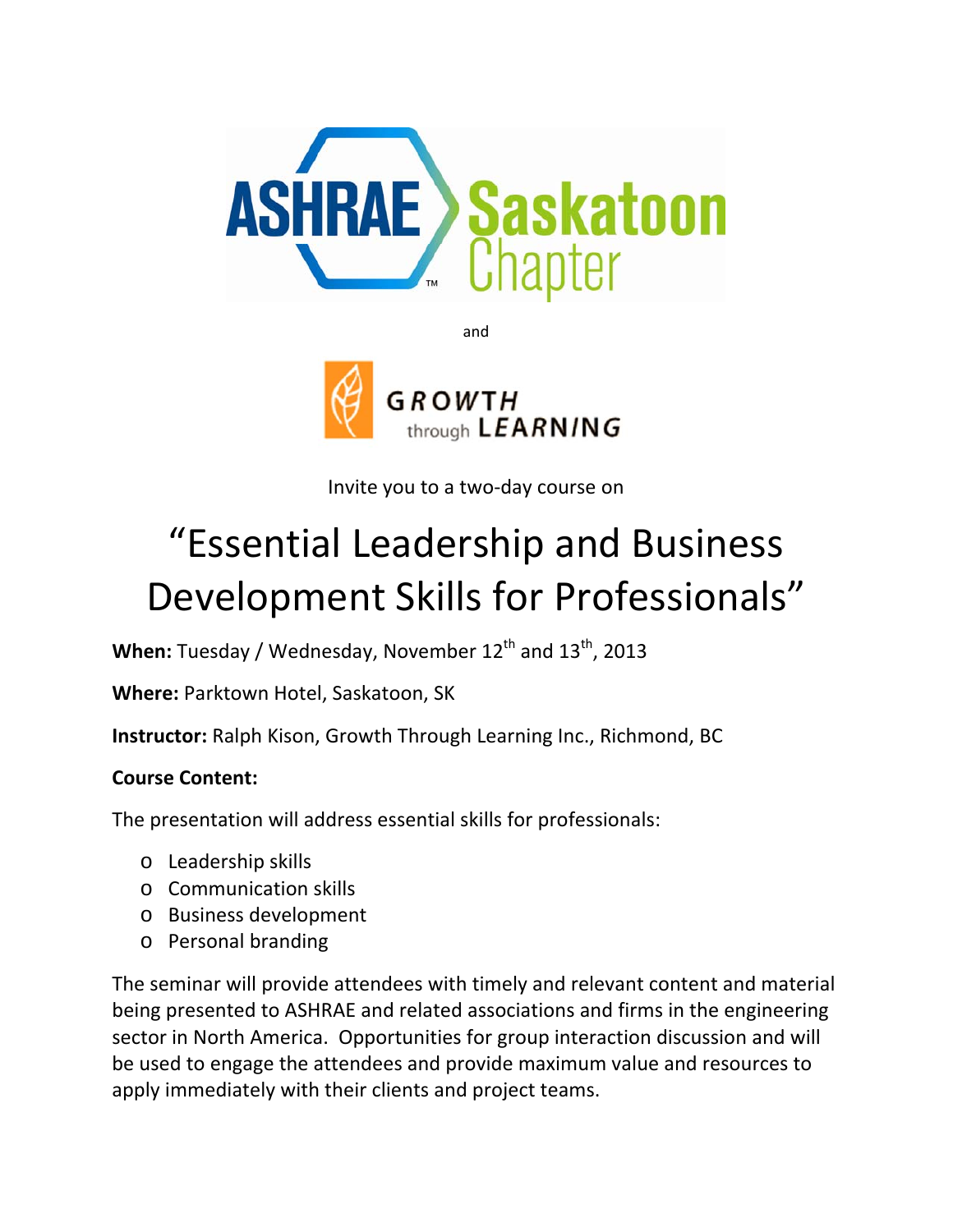#### **PURPOSE**

The presentation will move beyond the technical skills of engineers and address the necessary "soft" skills for success in today's competitive market. Most engineers excel in the technical aspects of designing and developing solutions but are often not comfortable, or are even ill equipped, to effectively and persuasively address issues relating to: uncovering new work, gaining commitment; presenting their brand and value proposition; networking and performing other business and relationship building activities.

The goal of this seminar is to provide attendees with practical techniques and skills to increase their confidence and competence levels and achieve greater personal and professional success.

#### **PRESENTATION SUMMARY**

The two day seminar will be customized to engage the participants and improve their leadership abilities, conduct business development and networking activities more effectively and present their personal brand in a more confident and professional manner.

#### **Day One: Leadership & Communication Skills for Building Strong Relationships**

#### o **Leadership**

- o The impact of values, culture and integrity to create willing followers
- o Becoming an internal change and growth agent
- o Emotional Intelligence (E.Q.)and its role in building relationships
- o Essential soft skills required to create trust

#### o **Communication**

- o The difference between communicating and talking
- o Verbal and non-verbal communication and its impact
- o Communication to inspire and connect clients and colleagues
- o Active listening questions and rephrasing that achieve understanding
- o Assessing client body language or verbal clues to build trust
- o Personality styles –how to capitalize on them

#### **Day Two: Business Development - Networking - Personal Branding**

#### o **The Business Development Process for Selling Professional Services**

- o Connecting With the Decision Makers and Key Influencers
- o Defining Buyer Motivation Needs/Wants/Desires/Fears
- o Create Understanding and Trust
- o Presenting a Customized Value-Based Solution
- o Confirming Trust and Understanding
- o Securing Commitment and Work
- o Strategies for Long Term Success Through Relationship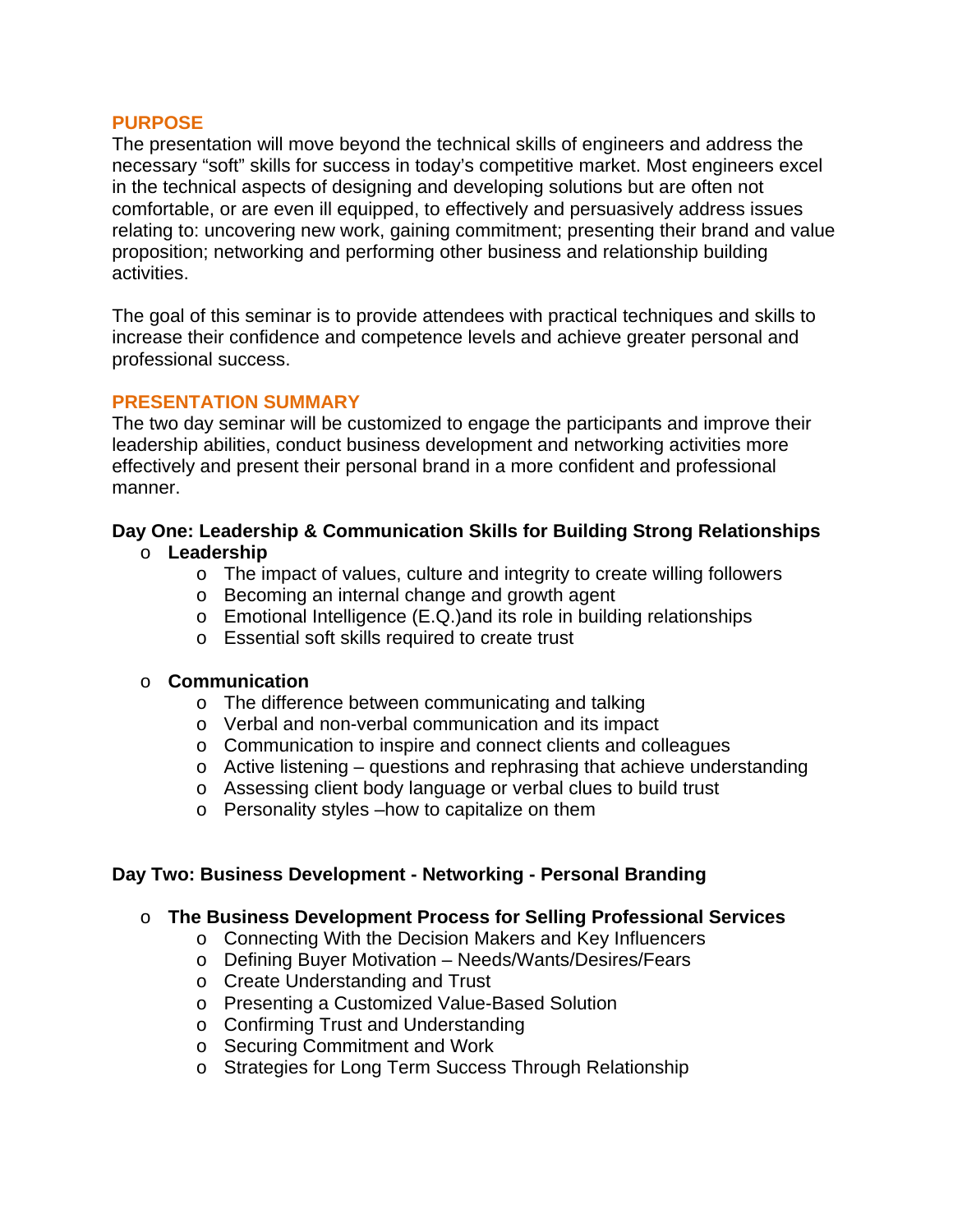### o **Networking**

- o Networking to build trust and relationships that lead to business
- o Six degrees of separation the fast track to strategic introductions
- o The power of the referral leveraging your network
- o Creating a network of centers of influence and decision makers

## o **Personal Branding**

- o Developing a brand for personal and professional success
- o What constitutes a good brand for a value based engineer
- o Defining a personal Unique Value Proposition (UVP)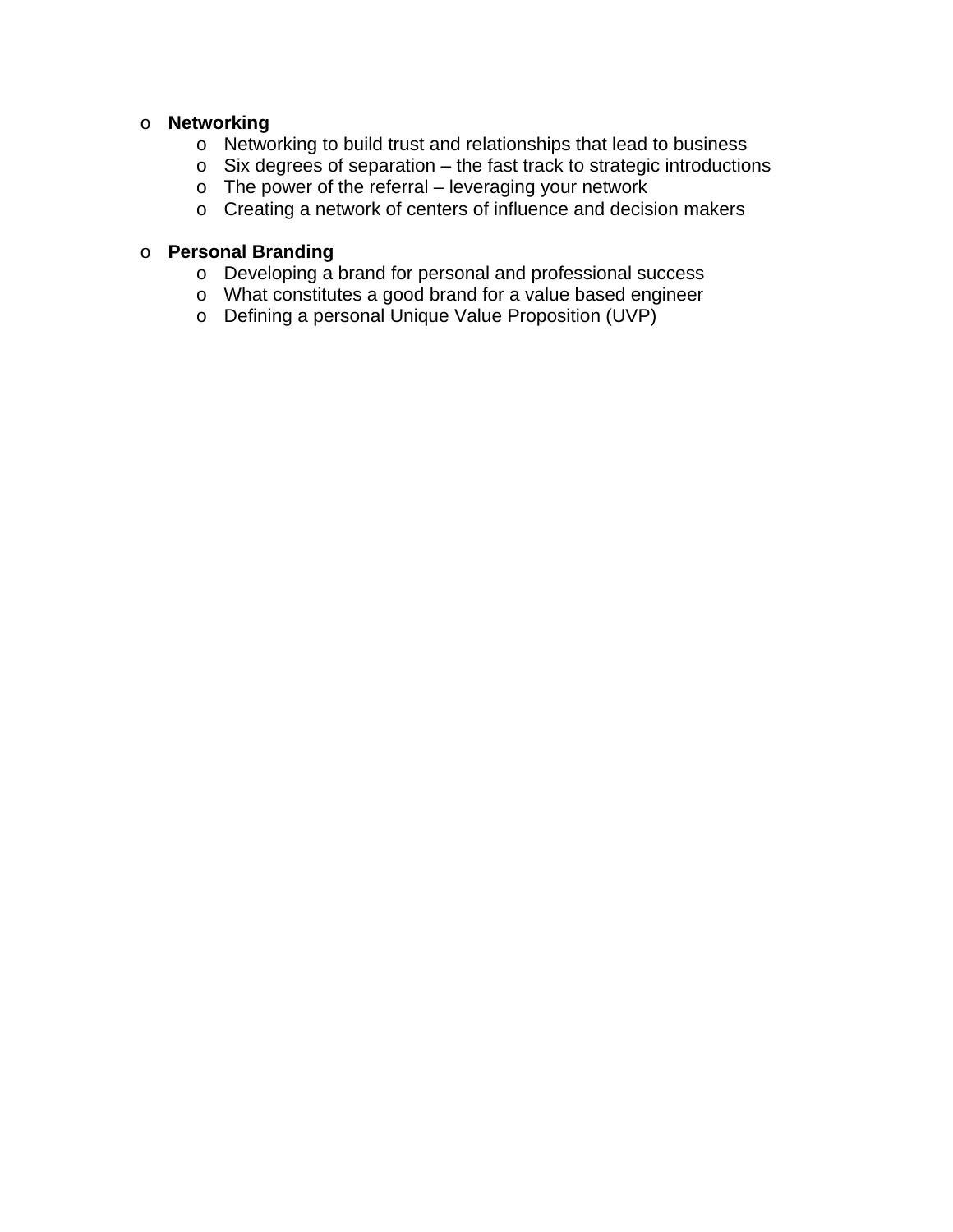#### **RALPH KISON**

Ralph Kison, President of Kison Inc., Professional Development Specialists and Growth Through Learning Inc., an online business development / sales training company, works with organizations across North America in business-to-business and professional services environments.

Ralph assists organizations focusing on employee and organizational development in the areas of: Training and Development, Leadership and Management Coaching, Succession Planning, and Facilitating Planning and Partnering Sessions.

He brings passion, commitment and experience to each project. He leads and directs organizations and their employees to achieve their full potential by acquiring skills and applying proven business development processes and techniques.

Ralph's career spans over 25 years in sales, online learning, management and consulting with extensive experience in the engineering, architectural, construction, distribution and insurance industries. Ralph has taught professional sales courses at the British Columbia Institute of Technology (BCIT) and the VANSEC I program for Sales and Marketing Executives International of Vancouver (SMEI).

In 2010 Ralph launched myKISON, an online learning site to offer the Sales Diamond™ selling program to clients and individuals committed to professional development.

#### **EDUCATION AND MEMBERSHIPS**

Ralph is a graduate of the University of British Columbia Marketing and Sales Management Program. He is a Certified Marketing Executive (CME) and Certified Sales Executive (CSE).

Ralph is a member and past President (1993 - 1994) of SMEI Vancouver, member and past President (2003 – 2005) of the Canadian Society for Marketing Professional Services (CSMPS) and a member of ASHRAE.

**Cost:** \$350 for ASHRAE members, \$450 for non‐members, or \$150 for students

The cost includes the two-day course, lunch both days, and attendance at the ASHRAE Saskatoon meeting, on Tuesday, November  $12<sup>th</sup>$ , 2013. If you have questions, then please feel free to contact Ryan MacGillivray (ryan.macgillivray@dwel.com) or 306‐477‐0678 for more information.

To register, send the completed registration form and payment to Ryan MacGillivray (ASHRAE Saskatoon Chapter Technology Transfer Committee Chair).